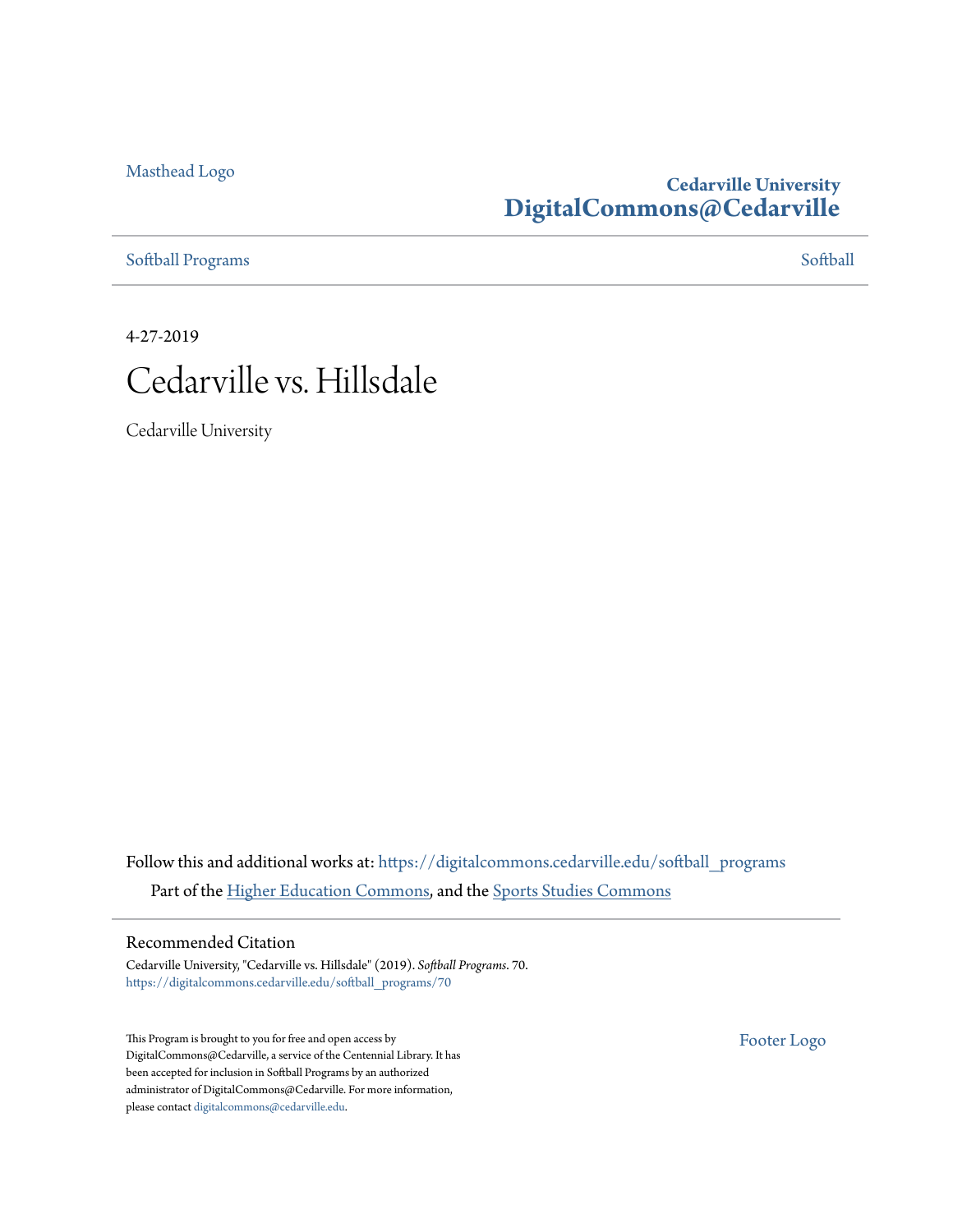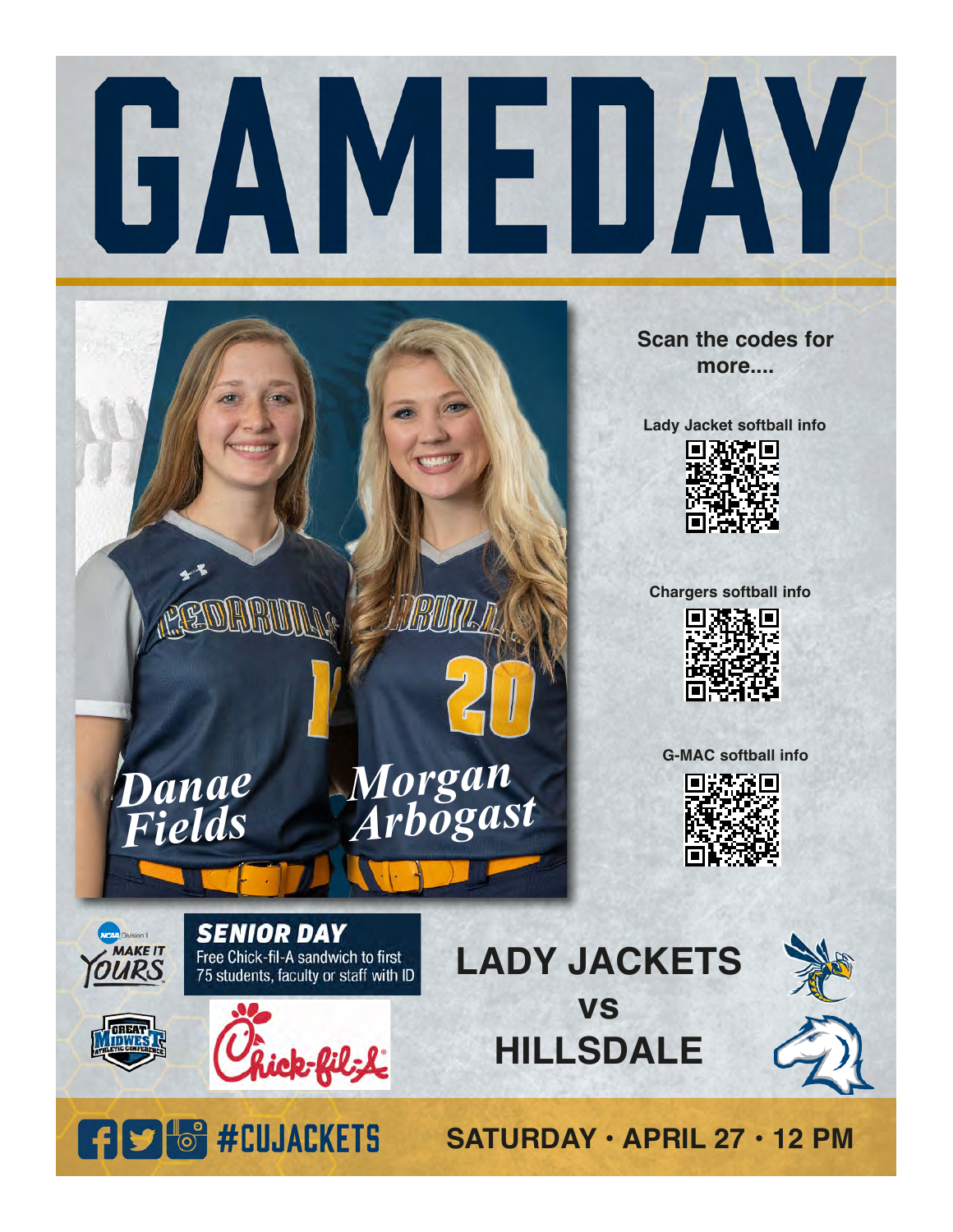## *2019 Hillsdale College Softball Statistics*

|                | Record: 18-23                |            |                | Home: $8-6$         |              |     |                    |                |                          | Away: 5-5                     |                          |                |                         |                              |                |                         | Neutral: 5-12  |                          |                          |                               |                          |                         |                          | Conf: $12-8$             |                          |                |                |       |  |
|----------------|------------------------------|------------|----------------|---------------------|--------------|-----|--------------------|----------------|--------------------------|-------------------------------|--------------------------|----------------|-------------------------|------------------------------|----------------|-------------------------|----------------|--------------------------|--------------------------|-------------------------------|--------------------------|-------------------------|--------------------------|--------------------------|--------------------------|----------------|----------------|-------|--|
| No.            | Player                       | AVG        |                | GP<br>GS            |              | AB  | R                  | н              | 2B                       | 3B                            | <b>HR</b>                |                |                         |                              |                |                         |                |                          |                          | RBI TB SLG% BB HBP SO GDP OB% | SF                       | SH                      | SB                       | <b>CS</b>                | P <sub>0</sub>           | A              | E              | FLD%  |  |
| 99             | Reagan Gensiejewski.         |            | .500 18        | $\overline{2}$      |              | 10  | 5                  | 5              |                          |                               |                          | 1              | 5                       | .500                         |                | $\mathbf{1}$            | 2              | $\overline{\phantom{a}}$ |                          | .615                          | ÷.                       |                         |                          | $\overline{2}$           | 3                        | 1              | 0              | 1.000 |  |
| 12             | Katie Kish                   |            | .380 41        | 39                  |              | 137 | 28                 | 52             | 4                        | 3                             |                          | 20             | 62                      | .453                         |                | 6                       | 3              | 14                       |                          | .418                          |                          | $\overline{2}$          | 4                        | $\mathbf{1}$             | 44                       | 0              | 0              | 1.000 |  |
| 9              | Jessica Taylor               | .377       | 40             | 39                  |              | 114 | 18                 | 43             | 13                       | ÷,                            | $\mathbf{1}$             | 19             | 59                      |                              | .518 17        |                         | $\sim$         | 11                       | $\mathbf{1}$             | .455                          | 1                        | ÷,                      | $\overline{2}$           | $\mathbf 1$              | 42                       | 67             | 12             | .901  |  |
| 1              | Amanda Marra                 |            | $.371$ 41      | 39                  |              | 140 | 27                 | 52             | 13                       | $\overline{2}$                |                          | 22             | 69                      | .493                         |                | 5                       |                | 12                       | $\bar{a}$                | .390                          | $\mathbf{1}$             | $\overline{2}$          | 3                        | $\mathbf 1$              | 89                       | 74             | $\overline{4}$ | .976  |  |
| 16             | Sam Catron                   | .371       |                | 40<br>40            |              | 124 | 21                 | 46             | 13                       | ÷,                            | 4                        | 29             | 71                      | .573                         |                | 11                      | $\overline{2}$ | 11                       | ٠                        | .428                          | 1                        |                         | $\mathfrak{p}$           | ä,                       | 49                       | 75             | $\overline{7}$ | .947  |  |
| 30             | Anna Dixon                   |            | $.357$ 23      | 17                  |              | 56  | 8                  | 20             | $\overline{2}$           | $\overline{2}$                | $\overline{\phantom{a}}$ | 8              | 26                      | .464                         |                | $\overline{\mathbf{3}}$ | $\overline{a}$ | $\overline{2}$           | $\overline{2}$           | .390                          | $\overline{a}$           | $\mathbf 1$             | $\overline{\phantom{a}}$ | $\mathbf 1$              | 34                       | $\overline{4}$ | $\mathbf 1$    | .974  |  |
| 11             | Natalie Stepanenko           | .344       |                | 24<br>13            |              | 32  | 4                  | 11             | ä,                       | ä,                            |                          | 0              | 11                      | .344                         |                | $\mathbf{1}$            | ÷,             | $\overline{7}$           |                          | .364                          |                          |                         | 1                        | 1                        | 28                       | 1              | $\mathbf{1}$   | .967  |  |
| 10             | Natalie Walters              | .333       |                | 39<br>33            |              | 93  | 21                 | 31             | 9                        | ÷,                            | 3                        | 23             | 49                      | .527                         |                | 9                       | 3              | 21                       | $\mathbf{1}$             | .398                          | $\overline{\mathbf{3}}$  | $\mathbf{1}$            | 6                        | 1                        | 23                       | 42             | $\overline{4}$ | .942  |  |
| 22             | Emma Johnson                 | .330       | - 35           | 31                  |              | 91  | 19                 | 30             | 5                        | $\overline{\phantom{a}}$      | ÷,                       | 18             | 35                      | .385                         | 11             |                         | L,             | 9                        |                          | .402                          |                          | $\mathbf 1$             | 3                        | $\overline{\phantom{a}}$ | 191                      | 17             | 5              | .977  |  |
| 18             | Madison Stoner               | .314       |                | 34<br>30            |              | 86  | 9                  | 27             | 8                        |                               | $\mathbf{1}$             | 24             | 38                      | .442                         | 14             |                         | 2              | 6                        | $\mathbf{1}$             | .406                          | $\overline{4}$           |                         | $\mathbf{1}$             | L,                       | 94                       | 12             | 0              | 1.000 |  |
| 24             | Victoria Addis               | .311       |                | 20<br>14            |              | 45  | 5                  | 14             | 4                        | ä,                            | $\mathbf{1}$             | 8              | 21                      | .467                         |                | $\overline{3}$          | J.             | 8                        | $\sim$                   | .354                          | ÷.                       | ä,                      | $\mathbf{1}$             | ä,                       | 6                        | $\overline{2}$ | 0              | 1.000 |  |
| 21             | Kasidy Carson                | .300       |                | 9<br>$\overline{3}$ |              | 10  | $\overline{2}$     | 3              | $\overline{\phantom{a}}$ | ÷,                            | ä,                       | 3              | $\overline{\mathbf{3}}$ | .300                         |                | ä,                      | L,             | $\overline{2}$           | $\overline{\phantom{a}}$ | .300                          | $\overline{a}$           |                         |                          | ÷,                       | 5                        | 5              | 0              | 1.000 |  |
| 25             | Elaine Townley               | .294       | 18             | $\overline{4}$      |              | 17  | 3                  | 5              | 1                        |                               |                          | 4              | 6                       | .353                         |                |                         |                | 3                        |                          | .278                          | 1                        |                         | 1                        |                          | 4                        | 14             | 2              | .900  |  |
| $\overline{7}$ | Carlin MacDonald-Gannon .250 |            | 34             | $\mathbf 1$         |              | 4   | 15                 | $\mathbf 1$    | $\mathbf{1}$             |                               | ä,                       | $\overline{2}$ | $\overline{2}$          | .500                         |                | ÷,                      |                | $\overline{2}$           |                          | .250                          | $\overline{a}$           |                         | 3                        | $\mathbf 1$              | $\overline{2}$           | 0              | 0              | 1.000 |  |
| 23             | Renee Bielawa                | .239       | 20             | 11                  |              | 46  | 6                  | 11             | 3                        | ä,                            | ä,                       | $\overline{7}$ | 14                      | .304                         |                | ÷,                      | J.             | 3                        |                          | .239                          | $\sim$                   | $\mathbf{1}$            | ä,                       | ÷,                       | 13                       | $\mathbf{1}$   | 0              | 1.000 |  |
| 37             | Sarah Wojcik                 | .214       |                | 32<br>19            |              | 28  | 8                  | 6              | $\mathbf{1}$             |                               | $\mathbf{1}$             | $\mathbf{1}$   | 10                      | .357                         |                | $\overline{2}$          | $\overline{2}$ | 9                        |                          | .313                          | $\overline{a}$           | $\overline{2}$          | 4                        | ä,                       | 20                       | 0              | $\mathbf{1}$   | .952  |  |
| 8              | Sydney San Juan              | .209       | 19             | 13                  |              | 43  | 4                  | 9              |                          | ÷.                            | $\overline{a}$           | 5              | 9                       | .209                         |                | ÷.                      | $\overline{2}$ | 5                        |                          | .244                          | $\overline{a}$           | $\mathbf{1}$            |                          | $\overline{a}$           | 30                       | $\overline{4}$ | $\mathbf{1}$   | .971  |  |
| 5              | Carly Gouge                  |            | $.143$ 11      | 9                   |              | 21  | $\mathbf 1$        | 3              |                          | ÷,                            | ÷,                       | $\mathbf 1$    | $\overline{\mathbf{3}}$ | .143                         |                | $\mathbf{1}$            | $\overline{2}$ | 5                        |                          | .250                          | $\sim$                   |                         | ÷,                       | $\overline{\phantom{a}}$ | 6                        | 0              | 0              | 1.000 |  |
| 3              | Morgan Cox                   |            | $.133$ 25      | 2                   |              | 15  | $\overline{7}$     | $\overline{2}$ |                          | $\mathbf{1}$                  | ä,                       | $\mathbf{1}$   | 4                       | .267                         |                | $\mathbf{1}$            | ä,             | 5                        |                          | .188                          |                          |                         |                          |                          | 6                        | 2              | 1              | .889  |  |
| 4              | Lauren Renner                |            | $.125$ 13      | $\overline{2}$      |              | 16  | $\mathbf 1$        | $\overline{2}$ | 1                        | ä,                            | ÷,                       | $\mathbf 1$    | $\overline{\mathbf{3}}$ | .188                         |                | $\mathbf{1}$            | L,             | 4                        |                          | .176                          |                          |                         |                          | ä,                       | $\mathbf{1}$             | 8              | 0              | 1.000 |  |
| 20             | Madison Rathbun              |            | .088 19        | 11                  |              | 34  | $\overline{2}$     | 3              | $\mathbf{1}$             | $\overline{a}$                | $\overline{\phantom{a}}$ | $\mathbf{1}$   | 4                       | .118                         |                | 6                       | $\overline{a}$ | 7                        |                          | .225                          | $\overline{\phantom{a}}$ |                         |                          | $\overline{a}$           | 72                       | $\overline{7}$ | $\overline{3}$ | .963  |  |
| 2              | Erin Gordon                  |            | $.048$ 13      | 8                   |              | 21  | $\overline{2}$     | $\mathbf 1$    |                          |                               | ÷,                       | 0              | $\mathbf 1$             | .048                         |                | $\overline{2}$          |                | 4                        | $\mathbf{1}$             | .130                          | $\sim$                   | $\mathbf{1}$            |                          |                          | 55                       | $\overline{2}$ | $\overline{2}$ | .966  |  |
| 14             | Camryn Olson                 | .000       | 16             | 8                   |              | 1   | 0                  | 0              |                          |                               | ä,                       | 0              | 0                       | .000                         |                | L.                      | J.             | $\mathbf{1}$             |                          | .000                          |                          |                         |                          | ä,                       | $\mathbf{1}$             | 6              | 0              | 1.000 |  |
| 27             | Julia Sayles                 |            | .000 15        | $\overline{4}$      |              | 1   | 0                  | 0              |                          |                               |                          | 0              | 0                       | .000                         |                | J.                      |                | 1                        | $\overline{\phantom{a}}$ | .000                          |                          |                         |                          |                          | 0                        | $\overline{7}$ | 0              | 1.000 |  |
|                | Total                        |            | .318 41        |                     |              |     | 41 1185 216 377    |                | 79                       | 8                             |                          |                |                         | 11 198 505 .426 94           |                |                         |                | 18 152                   | 6                        | .374                          | 11                       | 12                      | 31                       | 9                        |                          | 825 370 47     |                | .962  |  |
|                | Opponents                    |            | .301 41        |                     |              |     | 41 1125 187 339 50 |                |                          | $\overline{2}$                |                          |                |                         | 23 172 462 .411 129          |                |                         |                | 19 140                   | $\overline{4}$           | .382                          | $\overline{2}$           | 47                      | 35                       | 8                        |                          | 821 310 58     |                | .951  |  |
| No.            | Player                       | <b>ERA</b> | W              | L.                  | APP GS       |     |                    |                | CG SHO SV                | IP                            |                          | н              | R                       | ER                           | BB             | SO -                    |                | 2B                       | зв                       | HR<br>AB                      |                          | B/AVG WP HBP BK SFA SHA |                          |                          |                          |                |                |       |  |
| 27             | Julia Sayles                 | 2.07       | 1              | 5                   | 15           | 4   |                    |                | 1                        | 27.0                          |                          | 33             | 12                      | 8                            | 15             | 10                      | $\overline{2}$ |                          | ÷,                       | $\mathbf{1}$<br>110           |                          | .300                    | 3                        | 3                        |                          |                | $\overline{4}$ |       |  |
| 17             | Dana Weidinger 2.54          |            | 7              | 9                   | 22           | 17  | 5                  | $\overline{2}$ | 0                        |                               |                          | 88.1 106 63    |                         | 32                           | 41             | 51                      | 15             |                          | $\overline{2}$           | 8<br>342                      |                          | .310                    | $\overline{7}$           | 6                        | $\overline{\phantom{a}}$ | $\mathbf 1$    | 24             |       |  |
| 10             | Natalie Walters 3.49         |            | 8              | 6                   | 25           | 13  | 7                  | L,             | $\mathbf{1}$             |                               |                          | 108.1 124      | 68                      | 54                           | 49             | 51                      | 22             |                          | $\overline{a}$           | 444<br>10                     |                          | .279                    | 14                       | 6                        |                          | 1              | 16             |       |  |
| 14             | Camryn Olson                 | 3.69       | $\overline{2}$ | 3                   | 16           | 6   | 2                  | $\mathbf 1$    | 0                        | 49.1                          |                          | 67             | 34                      | 26                           | 20             | 28                      | 10             |                          | ÷.                       | 3<br>211                      |                          | .318                    | 9                        | 4                        |                          | L.             | $\overline{2}$ |       |  |
| $\overline{2}$ | Erin Gordon $31.50$          |            | 0              | 0                   | $\mathbf{1}$ | 0   | L,                 | J.             | 0                        | 1.1                           |                          | $\overline{7}$ | 9                       | 6                            | $\overline{3}$ | L.                      | $\mathbf{1}$   |                          | $\overline{\phantom{a}}$ | $\mathbf{1}$<br>10            |                          | .700                    | L,                       |                          |                          |                | $\mathbf{1}$   |       |  |
|                | Total                        | 3.19       | 18             | 23                  | 41           | 41  | 14                 | $\overline{4}$ | $\overline{2}$           |                               |                          |                |                         | 274.1 337 186 125 128 140 50 |                |                         |                |                          | $\overline{2}$           | 23 1117                       |                          | .302                    | 33                       | 19                       | $\sim$                   | $\overline{2}$ | 47             |       |  |
|                | Opponents $4.11$             |            | 23             | 18                  | 41           |     | 41 16              | 2              |                          | 3 274.0 377 216 161 94 152 79 |                          |                |                         |                              |                |                         |                |                          | 8                        | 11 1185 .318 22 18            |                          |                         |                          |                          | $\sim 100$ m $^{-1}$     | 11             | 12             |       |  |



**2 LADY JACKET SOFTBALL** *yellowjackets.cedarville.edu*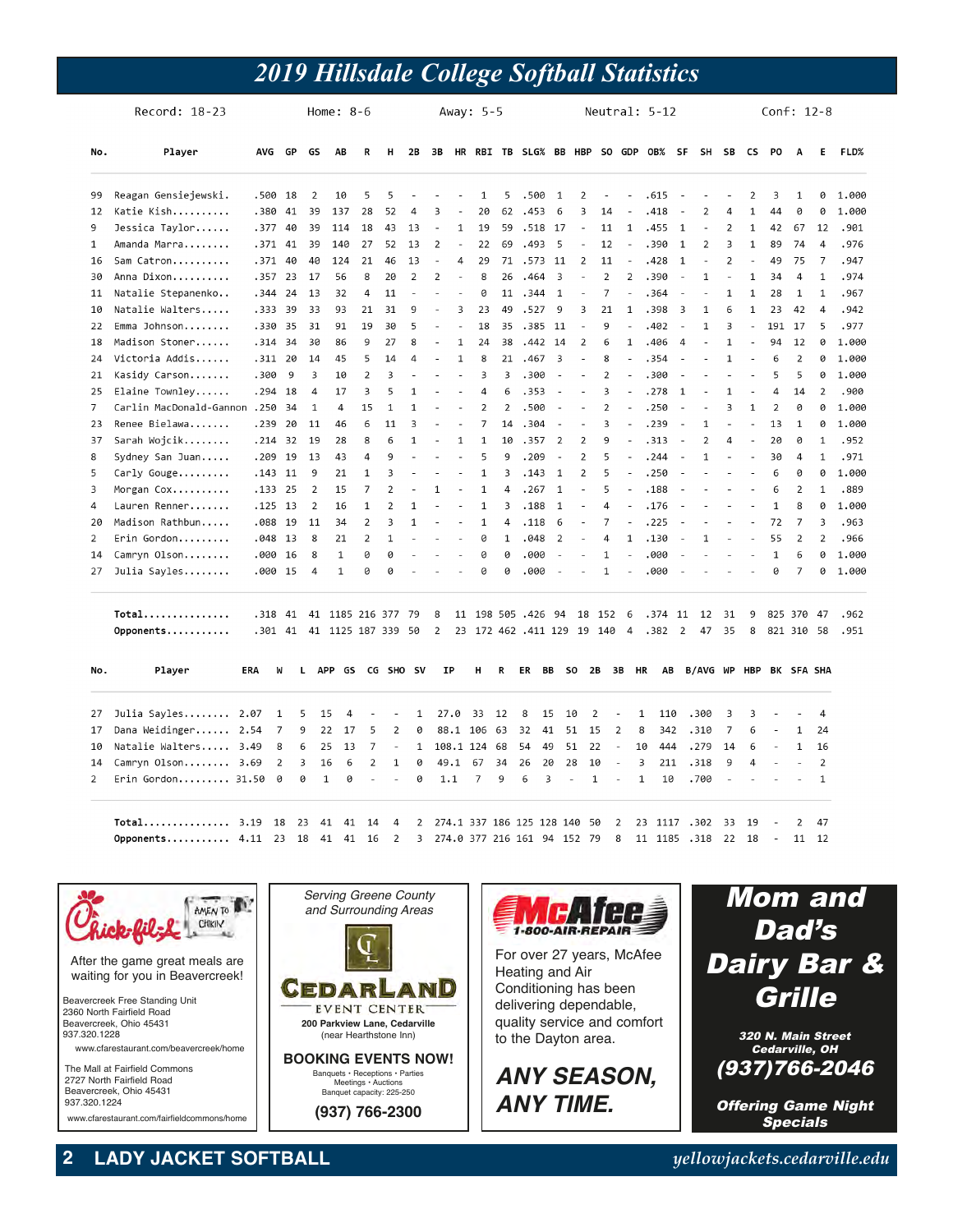# *2019 Cedarville University Softball Statistics\**

**\* as of 4/25/19**

| Player               | avg  | gp-gs     | ab   |     | h   | 2b | 3b | hr           | rbi | tb           | sig%  | bb hp |    |     | so gdp         | $ob\%$ | sf | sh | sb-att    | po             | a        | е              | fid%  |
|----------------------|------|-----------|------|-----|-----|----|----|--------------|-----|--------------|-------|-------|----|-----|----------------|--------|----|----|-----------|----------------|----------|----------------|-------|
| 2 Eiginger, Kara     | .347 | 40-40     | 121  | 28  | 42  | 14 |    |              | 28  | 64           | .529  | 9     | 6  | 12  | 0              | .413   | 2  | 3  | $0 - 1$   | 206            | 20       | 3              | .987  |
| 11 Stewart, Gabby    | .344 | $31 - 31$ | 93   | 20  | 32  | 4  |    |              | 19  | 47           | .505  |       | 0  | 11  | 0              | .386   |    |    | $9 - 12$  | 37             | 5        | $\overline{2}$ | .955  |
| 10 Parsons, Sarah    | .325 | 40-40     | 126  | 28  | 41  |    | 3  | 6            | 34  | 72           | .571  |       | 6  | 25  | $\Omega$       | .3861  |    |    | 4-6       | 46             | 87       | 9              | .937  |
| 15 Lord, Heather     | .311 | 40-40     | 122  | 30  | 38  | 5  |    |              | 15  | 48           | .3931 | 10    | 2  | 15  | 0              | .370   |    | 8  | 20-22     | 69             | 61       | 6              | .956  |
| 20 Arbogast, Morgan  | .293 | 36-34     | 82   | 6   | 24  | 5  |    |              | 9   | 34           | .415l | 10    | 3  | 19  |                | .389   | 0  |    | $0-0$     | 8              | 27       | 0              | 1.000 |
| 14 Miller, Brooke    | .276 | 35-33     | 87   | 4   | 24  | 5. |    |              | 16  | 29           | .3331 |       | 0  | 13  | 0              | .323   | 2  | 3  | $2 - 2$   | 37             | 48       | 7              | .924  |
| 18 Fields, Danae     | .273 | 40-40     | 132  | 31  | 36  |    |    |              |     | 38           | .288  | 18    | 0  | 22  | $\Omega$       | .360   | 0  | 3  | 30-33     | 259            | 3        | 3              | .989  |
| 6 Bortlein, Ashley   | .222 | $27-10$   | 36   | 4   | 8   | 2  |    | $\Omega$     | 3   | 10           | .278l | 3     |    | 9   | $\Omega$       | .300   | 0  | 0  | $2 - 2$   | 8              | $\Omega$ |                | .889  |
| 5 Lord, Hannah       | .205 | 40-40     | 117  | 18  | 24  | 5. |    | <sup>0</sup> | 13  | 31           | .265l |       |    | 13  | 0              | .256   | 0  | 2  | 15-19     | 40             | 4        |                | .978  |
| 22 Buettell, Sami    | .200 | $33-9$    | 30   | 6   | 6   | 0  | 0  | 0            |     | 6            | .200  | 3     | 0  | 9   |                | .273   | 0  |    | $7 - 8$   | $\overline{7}$ | $\Omega$ |                | .875  |
| 16 Stockdale, Keziah | .200 | $8 - 1$   | 5    |     |     | 0  |    | 0            | 0   |              | .200l |       | 0  | 2   | 0              | .333   | 0  | 0  | $O-O$     |                | 0        | 0              | 1.000 |
| 4 Jespersen, Carrie  | .189 | $35 - 25$ | 53   | 10  | 10  |    |    |              | 10  | 12           | .226  | 6     |    | 8   | 0              | .348   | 0  | 4  | $10-12$   | 39             | 6        | 0              | 1.000 |
| 3 Smith, McKenna     | .125 | 36-24     | 48   | 5   | 6   | n  |    |              | 6   | 6            | .125  | 4     | 2  | 9   | 0              | .222   | 0  |    | 4-6       | 26             | 29       | 4              | .932  |
| 7 Frank, Olivia      | .000 | $10-2$    | 10   |     | 0   | 0  |    |              | 2   | $\Omega$     | .000l | 3     |    | 3   | 0              | .286   | 0  | 0  | $0-0$     | 6              | $\Omega$ | 0              | 1.000 |
| 19 Eroshevich, Lucia | .000 | $17 - 7$  | 0    |     | 0   | n  |    | 0            | 0   | <sup>0</sup> | .000l | 0     | 0  | 0   | <sup>0</sup>   | .000   | 0  | 0  | $0-0$     | 3              |          | $\overline{2}$ | .833  |
| 8 Smith, Kacey       | .000 | $18 - 10$ | 0    | 0   | 0   | 0  |    | 0            | 0   | 0            | .000l | 0     | 0  | 0   | $\Omega$       | .000   | 0  | 0  | $0-0$     |                | 16       |                | .944  |
| Totals               | .275 | 40        | 1062 | 193 | 292 | 49 | 12 |              | 160 | 398          | .375  | 95    | 29 | 170 | $\overline{2}$ | .349   |    | 28 | 103-123   | 793            | 313      | 40             | .965  |
| Opponents            | .254 | 40        | 1035 | 114 | 263 | 54 |    | 13           | 101 | 374          | .361  | 74    |    | 187 | 3              | .309   | 3  | 24 | $21 - 30$ | 780            | 356      | 74             | .939  |

Record: 27-13 Home: 6-6 Away: 9-5 Neutral: 12-2 G-MAC: 13-5

LOB - Team (248), Opp (239). DPs turned - Team (11), Opp (4). CI - Team (1), Eiginger 1. Picked off - Lord, Ha 1, Buettell 1, Lord, He 1.

#### (All games Sorted by Earned run avg)

| Player               | era  | w-l      | app | gs | cg | sho | svl | in    | h   |     | er  | bb | sol        | 2 <sub>b</sub> | 3b | hr             | b/avgl | wp | hp |  | bk sfa sha              |
|----------------------|------|----------|-----|----|----|-----|-----|-------|-----|-----|-----|----|------------|----------------|----|----------------|--------|----|----|--|-------------------------|
| 19 Eroshevich, Lucia | .65  | $5-1$    | 15  |    |    | 1/2 |     | 51.0  | 46  | 19  |     |    | 151        | 13             |    |                | 229    |    |    |  | - 5                     |
| 20 Arbogast, Morgan  |      | $13 - 7$ | 23  | 18 |    | 2/1 |     | 121.  | 110 | 50  | 37  | 39 | 116l       | 21             |    | $\overline{a}$ | .238   |    |    |  | $-11$                   |
| 3 Smith, McKenna     |      | $2 - 1$  |     |    |    | 2/0 |     | 33.2  | 32  | 13  | 13  |    | <b>20</b>  | 6              |    | 4              | 252    |    |    |  | $\overline{\mathbf{3}}$ |
| 8 Smith, Kacey       | 3.24 | 7-4      | 16  | 10 |    | 0/1 |     | 58.1  | 75  | 32  | 27  | 13 | <b>36</b>  | 14             |    |                | .3061  |    |    |  | - 5                     |
| Totals               | 2.36 | 27-13    | 40  | 40 | 21 | 7/2 | 3   | 264.1 | 263 | 114 | 89  | 74 | 187        | 54             | 9  | 13             | .254   | 13 | 9  |  | 24                      |
| Opponents            | 3.90 | 13-27    | 40  | 40 | 25 | 5/0 | 1I  | 260.0 | 292 | 193 | 145 | 95 | <b>170</b> | 49             | 12 | 11             | .2751  | 21 | 29 |  | - 28                    |

PB - Team (7), Eiginger 5, Miller 1, Stewart 1, Opp (6). Pickoffs - Team (1), Eiginger 1, Opp (3). SBA/ATT - Eiginger (20-29), Arbogast (9-13), Eroshevich (5-6), Smith, K (4-6), Smith, M (3-5), Miller (1-1).